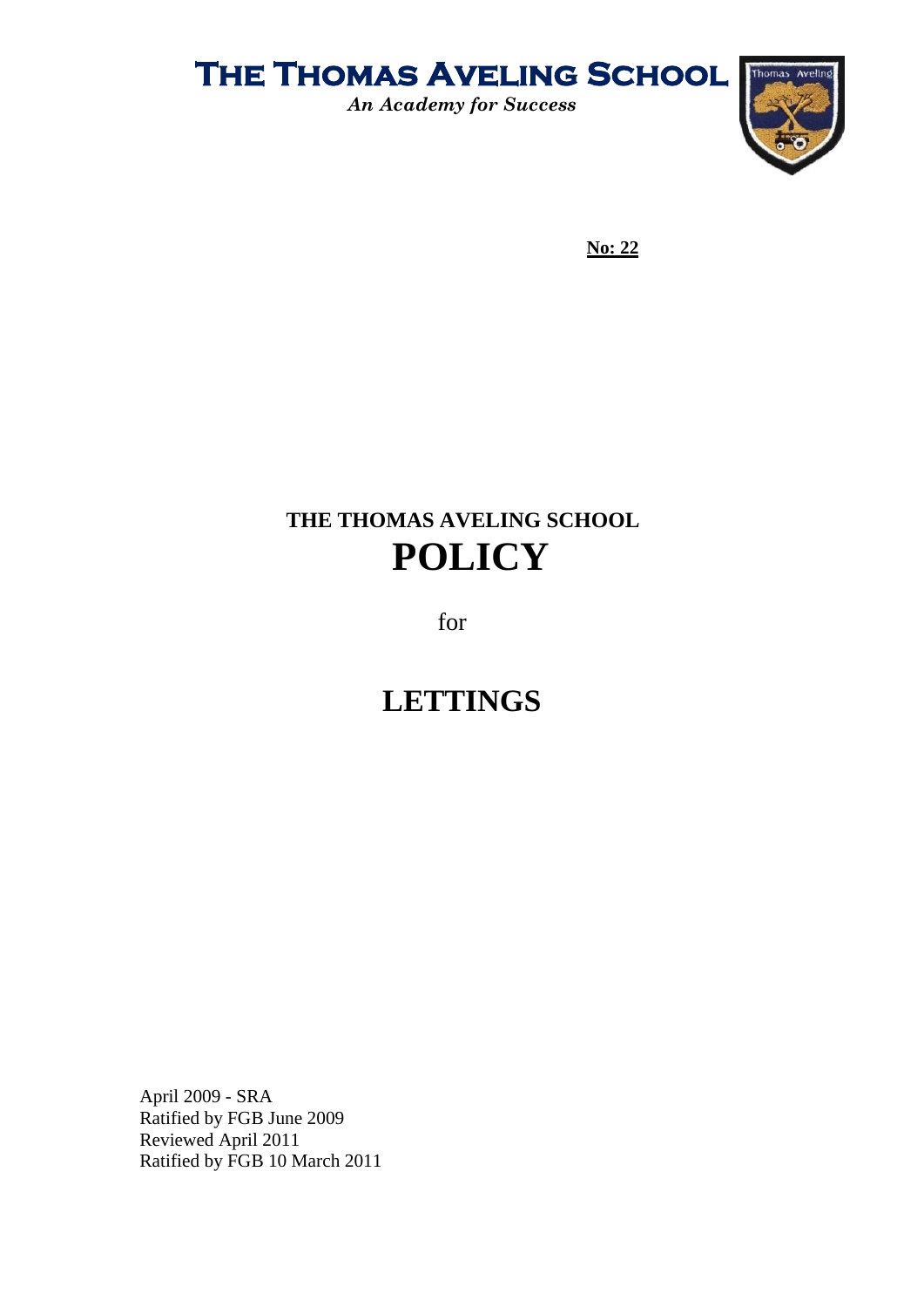*An Academy for Success*



#### **LETTINGS POLICY**

#### **Rationale**

The primary purpose of the School site and buildings is for the education of pupils attending The Thomas Aveling School. Public lettings of Sports and performance facilities during the school day are generally not considered appropriate, as groups of visitors onto the site are potentially disruptive to the educational environment particularly given the vulnerability of some pupils. It is recognised that the school operates within the wider community and the Governors are consequently committed to a community development programme which includes access to general school facilities including main hall, sports hall and community library by the community in its broadest sense, i.e. responsible parties including staff, parents, pupils, local residents and groups, school linked organisations. These facilities should therefore be made available to local groups when this does not conflict with either the interests of its pupils or the work of its staff (to this extent restrictions on availability may apply during exam periods particularly in respect to use of the sports hall facility which serves as the main site exam hall during such periods).

The facilities available for hire are detailed in the attached appendix along with the scale of charges and times of availability.

Specialist facilities including the Conference room, recording studio, Performing Arts Centre and All-weather sports facility shall be subject to specific determinants for approved bodies as detailed under schedule 1 below.

#### **Policy**

It is the governors' policy that whenever it is reasonable and practical, use of the school's physical resources outside the school day be permitted by members of the local community.

Lettings to local groups will be dependant upon payment of a fee and acceptance of the terms and conditions set out in the Letting Application Form (See Appendix 1). The fees for a letting will be set at a level to ensure that income taken covers the costs (lighting, heating, staffing, etc) of the activity. Any profit generated by such lettings shall be used to benefit the education of pupils who attend the school and for future maintenance the facilities. All lettings are subject to authorisation by the Finance and Business Manager acting under delegated responsibility from the Head-teacher on behalf of the

School Governors.

The school's hiring practises should be kept under annual review to ensure that the building is economically used and by hirers of a reputable character in accordance with the Council's Lettings guide-lines. The school's premises will not be let to any persons under 18 years of age or to any organisations with an unlawful or extremist background.

All hirers must be familiar with, and adhere to the school's Conditions of Hire set out below.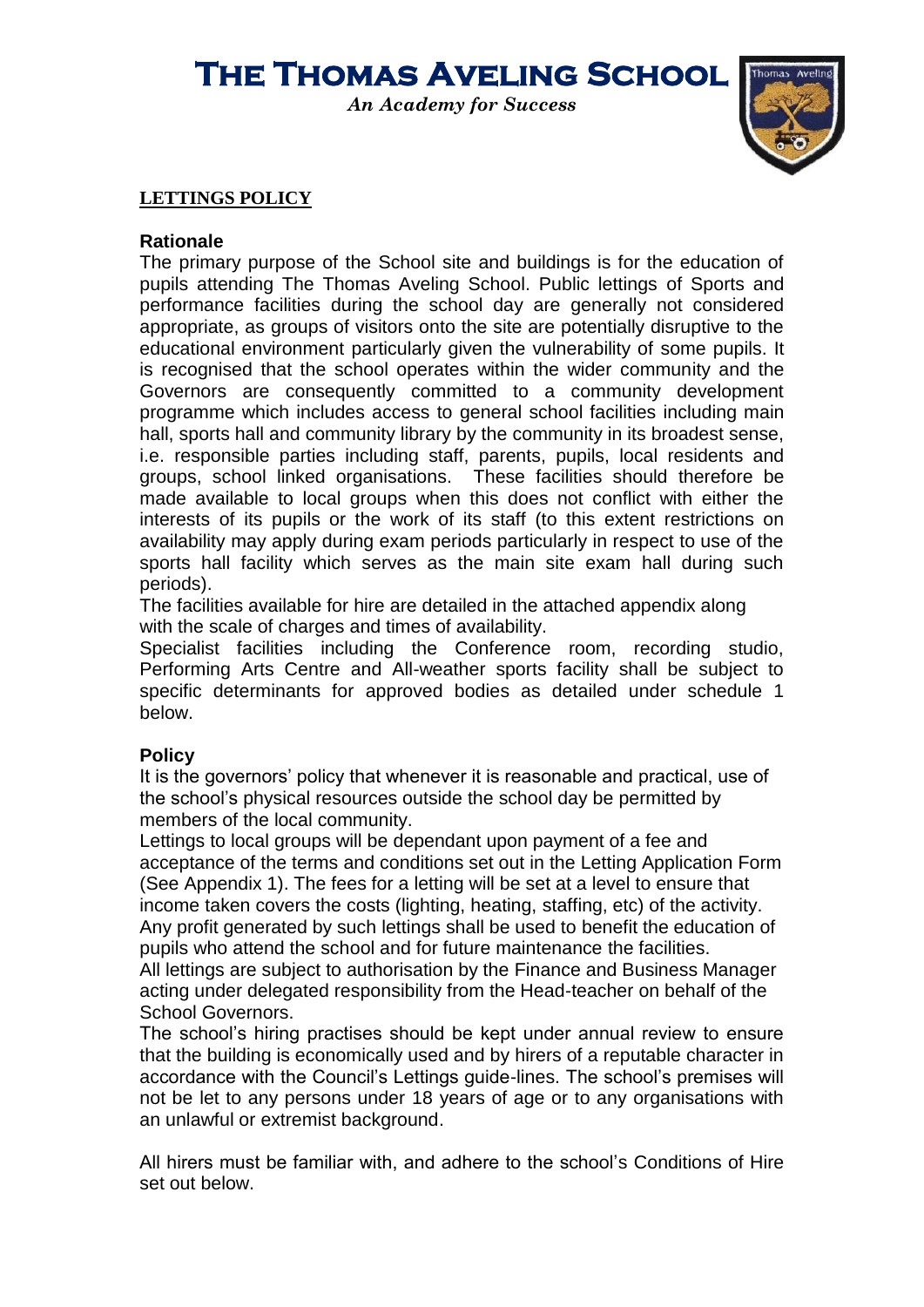*An Academy for Success*



#### **Schedules**

- 1. Approved bodies
- 2. Fees/ Hire Rates
- 3. Opening times
- 4. Available Facilities

### **Appendices**

- 1 Enquiry Letter
- 2 Confirmation of Booking
- 3 Information for users
- 4 Letting Application Form

**Date approved by Governing Body ……………………..** 2010 (Reviewed by Governors of the Finance & Personnel Committee April 2010)

### **Conditions of Letting**

1. **Method of application**. Organisations wishing to hire the facilities must complete the application form available from the school. Once this is approved then organisations will be invited on-site and must agree to the school's policy on smoking, respect the facilities and will be required to sign their agreement to make good any damage caused by misuse or neglect. Catering for functions may be available by prior arrangement with the school. Any organisations wishing to book these or with other specific requirements should specify their requirements on the application form.

At the start of each academic year, existing hirers will be given first refusal of their regular time slots for loyalty. However, if they wish to change this, then it will be treated as a new application, unless a swap with another group can be agreed. All changes are subject to agreement with relevant contact as detailed below.

2. **Fees.** Charges for the hire of facilities at the school are detailed as per schedule 1 attached. Invoices should be issued weekly. The Finance and Business Manager and Headteacher should be informed where accounts have not been settled.

In the event of non-payment, the hirer should be contacted and where necessary, access will be refused until payment is made in full. Where payment is not made, recovery procedures shall be instigated in accordance with the school Finance Procedures Manual.

### 3. **Value Added Tax**

VAT will be applied to all bookings In accordance with Government Tax Policy (please see appendix 5 for information on vatable use of facilities).

### 4. **Contact Details**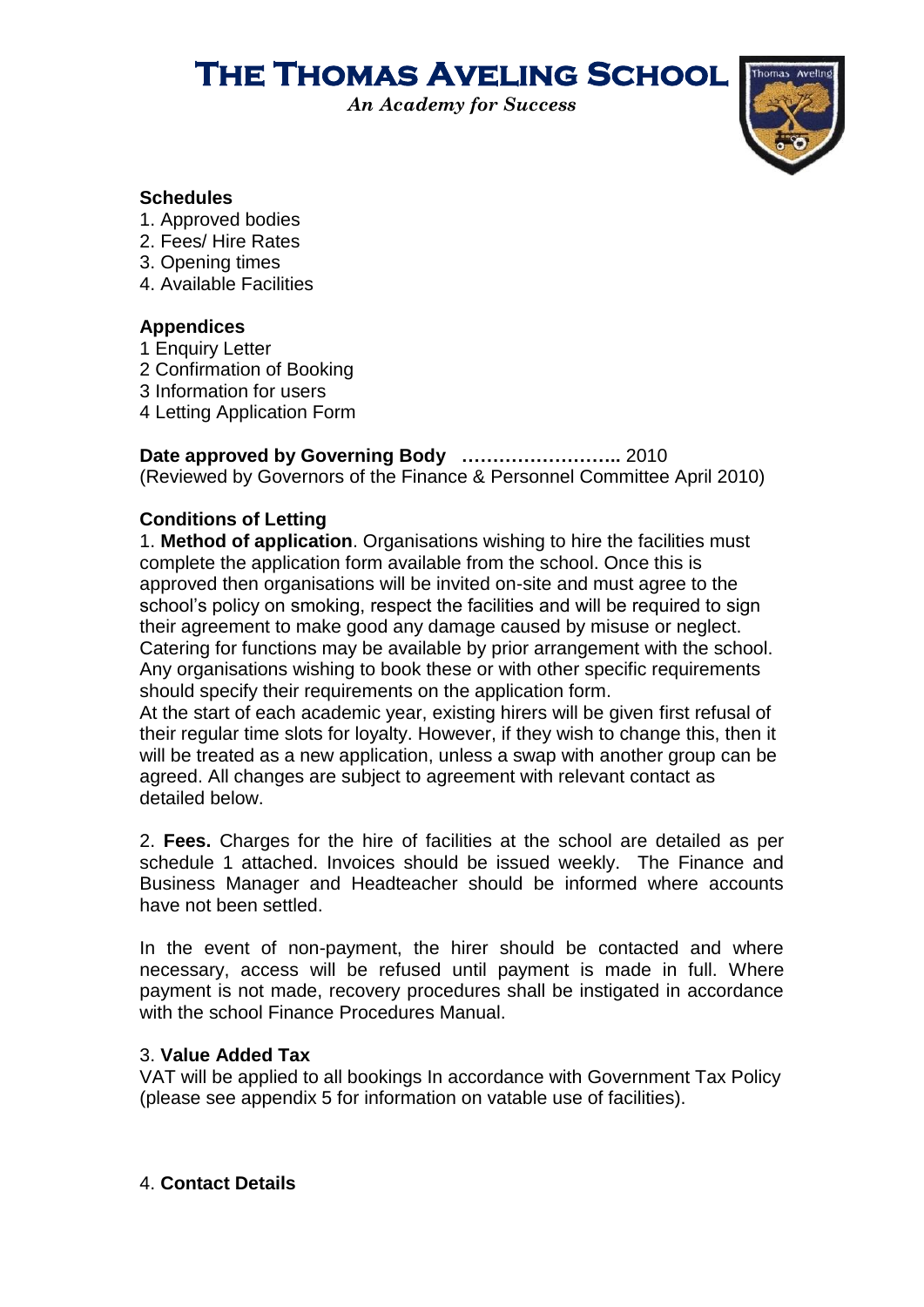*An Academy for Success*



Details on available lettings can be obtained from; School: Mr S.Rayner (Finance and Business Manager) Mr J.Bailey (Site Manager)

E-mail: [srayner@thomasaveling.co.uk](mailto:srayner@thomasaveling.co.uk) / [jbailey@thomasaveling.co.uk](mailto:jbailey@thomasaveling.co.uk)

5. **Cancellation.** The schools cancellation policy requires 5 working days notice (including school holidays) to be given to the school by the hirer except where catering has been ordered and then it is 7 working days notice. Outside this time span the school reserves the right to charge the full hire cost of the facilities – including the catering cost.

For those on long-term hire of sports facilities the cancellation period is reduced to 1 working days notice. All cancellations will be acknowledged by the school upon receipt.

In the event of any unforeseen circumstances arising rendering the facilities unavailable the school reserves the right to cancel the hire of the facilities at any time and without liability to the school. In the event that the hire of facilities is cancelled by the school then no charges will be levied and notice of the cancellation will be confirmed to the hirer by the school at the earliest opportunity.

In addition the School shall have the right to cancel any booking, whether confirmed or not, without prior notice, if it suspects that any of the above conditions have been broken by the Hirer, or any person organising any function or event, or any conditions printed on the booking form is likely to be broken, by any person attending any function or event, or connected with the function or event in any way.

6. **Damage.** It is the responsibility of the Hirer to ensure the premises are left in the same condition in which they were found.

The hirer will pay the full cost of repair, or replacement of any fixtures or fittings that become unserviceable or unsuitable for use through damage caused by any person attending the function, whether deliberate or otherwise. The hirer must ensure they have their own Liability Insurance cover. Where the hirer does not have their own cover they may be permitted to buy into the school scheme cover. Anyone wishing to take benefit of cover should arrange this with the school in advance of the hire.

7. **Behaviour.** The hirer is responsible for the behaviour of all persons organising or attending the function, and to be liable for any costs incurred by the Thomas Aveling School, or any third party that results from any actions of any person organising or attending the function.

The Hirer shall admit any member of School staff to any function to ensure that the conditions of this booking are complied with.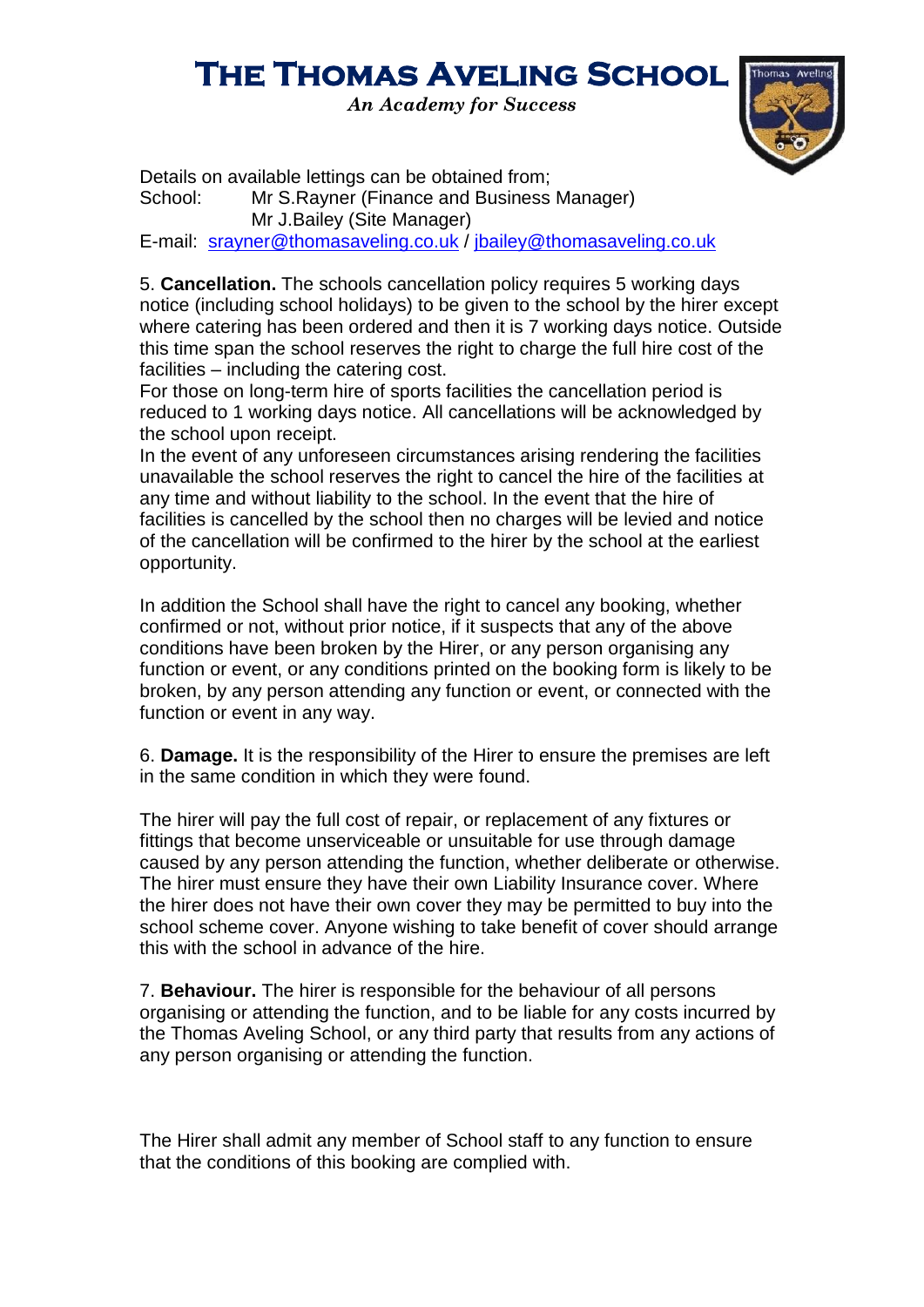*An Academy for Success*



8. **Persons Attending.** Only authorised guests or members of the private organisation hiring the School facilities may be admitted to a function. The hirer is responsible for maintaining a list of all any persons authorised to attend the booking or event and shall record for health and safety purposes all persons actually in attendance and in their charge.

9. **Maximum Numbers Attending.** Health and Safety considerations restrict the School hall to a maximum number of 200 people for any function.

10. **Food and Drink.** No food or drink shall be taken into either the allweather sports facility or Dance or Drama performance areas at any time. The consumption of alcohol on these premises is strictly prohibited.

**Alcohol and Drinks -** Unless a specific licence has been applied for and granted, alcohol may not be resold on the school premises. Where agreement is granted in advance by the school with regard to a specific function alcohol may exceptionally however be brought by persons attending the function for their personal consumption.

11. **Appropriate Footwear** – Non-marking soles only should be worn in the Performing Arts Centre (Dance and Drama studios), sports hall and Gym. No studded/bladed footwear should be worn in the all-weather facility at any time.

12. **Smoking.** Smoking is not permitted anywhere on the School site.

13. **Insurance.** The Hirer should provide their own public liability insurance for all lettings unless agreement exists to purchase into the school insurance in advance of the hire.

14. **Child protection Statement.** The Thomas Aveling School is committed to safeguarding and promoting the welfare of children and young people. As such, any organisation using any school facility must ensure that if children are involved in any part of the event, that appropriate child protection measures are put in place that these are in line with the schools child protection policy.

15. **Performing Rights society.** Before any performance of copyright musical works can be given in public, those responsible for the event are required to obtain the permission of the owner of the copyright of the works concerned.

#### 16. **Policy Review intervals**

The next scheduled review for this policy is April 2010, including rate reviews and will be carried out in conjunction with the council.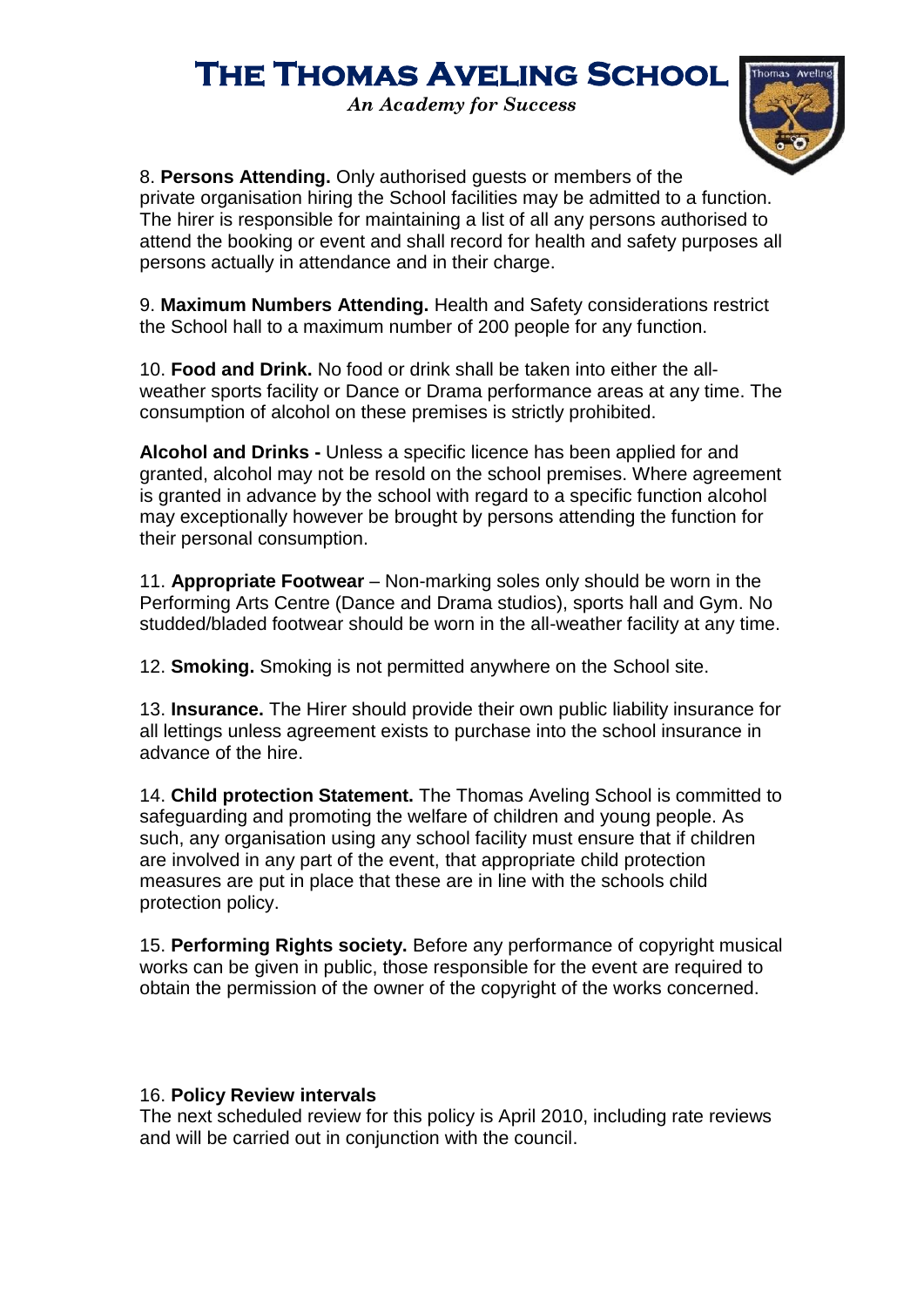*An Academy for Success*



17. **Appeals Process.** In the event that an application for use is rejected by the Finance and Business Manager the matter will be referred to the Head-teacher for review. In the event that the rejection is upheld the prospective hirer shall be entitled to receive written notice from the school stating clearly the reasons for the rejection and stating what if any change in circumstances would be necessary in order for the application to be accepted. Further to this the prospective hirer may apply in writing directly to the board of Governors requesting a review of the grounds for rejection. At this time the board of Governors may elect to consult with the Local Authority council on the matter in order to determine any other mitigating factors as may be relevant to the application. The matter will then subsequently be reviewed at the next available Governor meeting of the Finance and Personnel committee after due consideration.

#### **Schedules 1. Approved Bodies**

With regards to the criteria that will be used in the assessment of approved bodies in the use of specialist school facilities and amenities shall be as follows;

### a) **Performing Arts Centre;**

- The body is affiliated to the performing arts society or amateur dramatic society
- The body is a school, college, university or other recognised educational body including an adult educational facility
- The body is a properly constituted local community organisation affiliated to a recognised body or national organisation other than those mentioned above who may wish to use the facilities for regular or periodic performance events e.g. Womens Institute; Dance clubs and societies; Scouts; Guides and other youth groups.
- The body is a responsible local community organisation established to provide training skills in Dance and Drama but not affiliated directly to a recognised body or national organisation.

### b) **All-Weather Facility;**

• The body is affiliated to Sport England; a member of a nationally recognised sporting body including FA; ECB and National Hockey federation.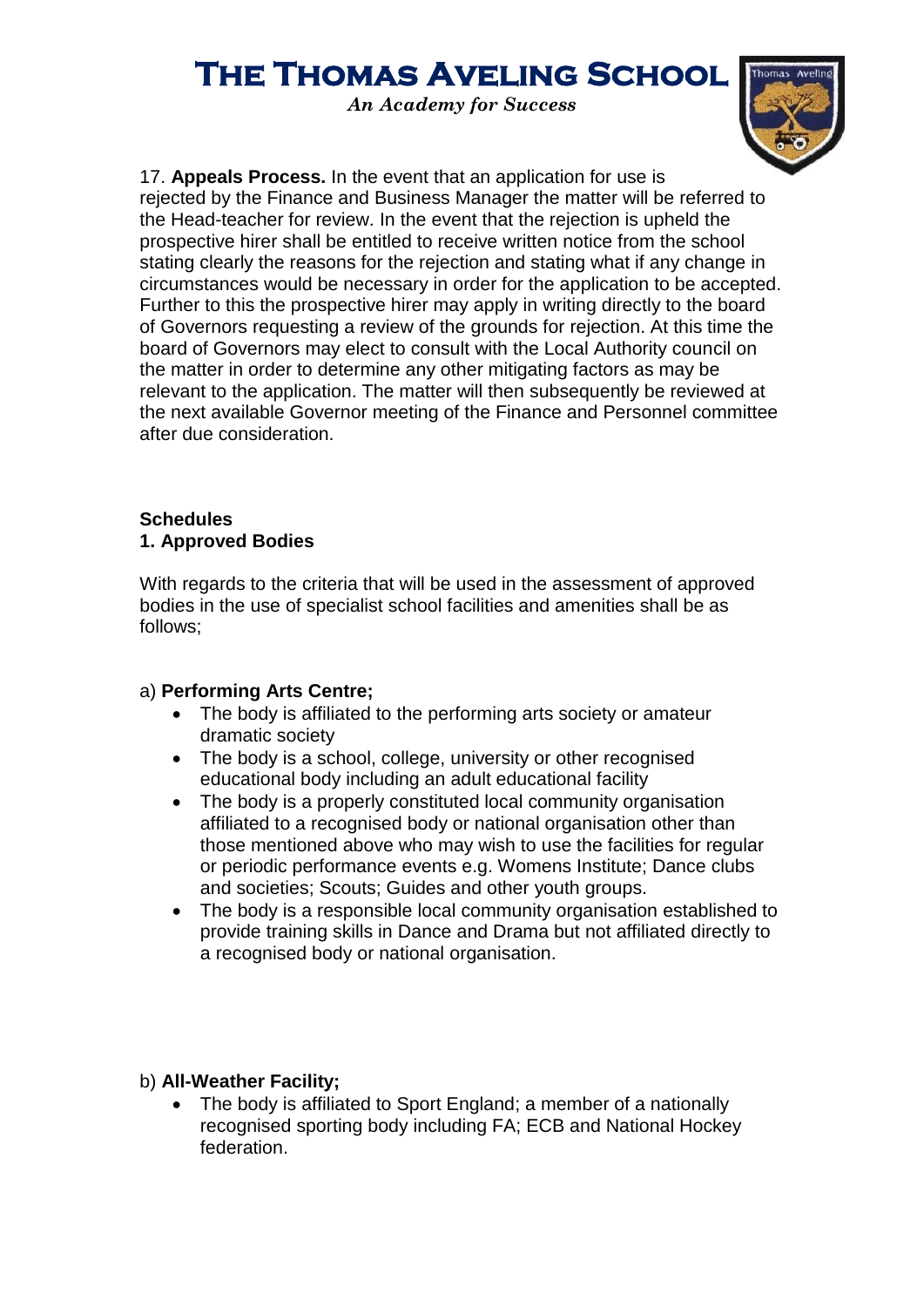*An Academy for Success*



- The body is a school, college, university or other recognised educational body including an adult educational facility
- The body is a properly constituted local community organisation affiliated to a recognised body or national organisation other than those mentioned above e.g. Youth services
- The body is a responsible local community organisation established to provide training skills in Sport but not affiliated to a recognised body or national organisation.

### c) **Conference Facility;**

- The body is a school, college, university or other recognised educational body including an adult educational facility
- Responsible business groups
- Local Authority bodies and departments
- Adult Education and Voluntary services (including Youth Services)
- Charitable Organisations
- The body is a properly constituted local community organisation established to deliver specific training and skills needs
- Training enterprises
- **2. Fees/Rates –** See Separate charging schedule.

### **3. Opening times**

The opening times below are for general guidance only and school reserves the right to restrict the use of some facilities where these are normally used for curriculum subjects and additionally in respect to use during exam periods.

### **a) During Term Times; Sports and Performance Facilities**

### **Sports Hall & Multi-Play Area;**

Weekdays from 17:00 to 22:00 Saturdays from 0800 to 21:00 Sundays from 10:00 to 18:00 **All-Weather Facility;** Weekdays from 18:00 to 21:00 Saturdays from 09:00 to 20:30 Sundays from 10:00 to 18:00 **Performing Arts Centre;** Weekdays 18:00 to 22:00 Saturdays 09:00 to 18:00 Sundays from 09:00 to 16:00

#### **b) Outside Term Times; Sports and Performance Facilities Sports Hall & Multi-Play Area;**

Weekdays from 09:00 to 22:00 Saturdays from 09:00 to 21:00 Sundays from 10:00 to 18:00 **All-Weather Facility;**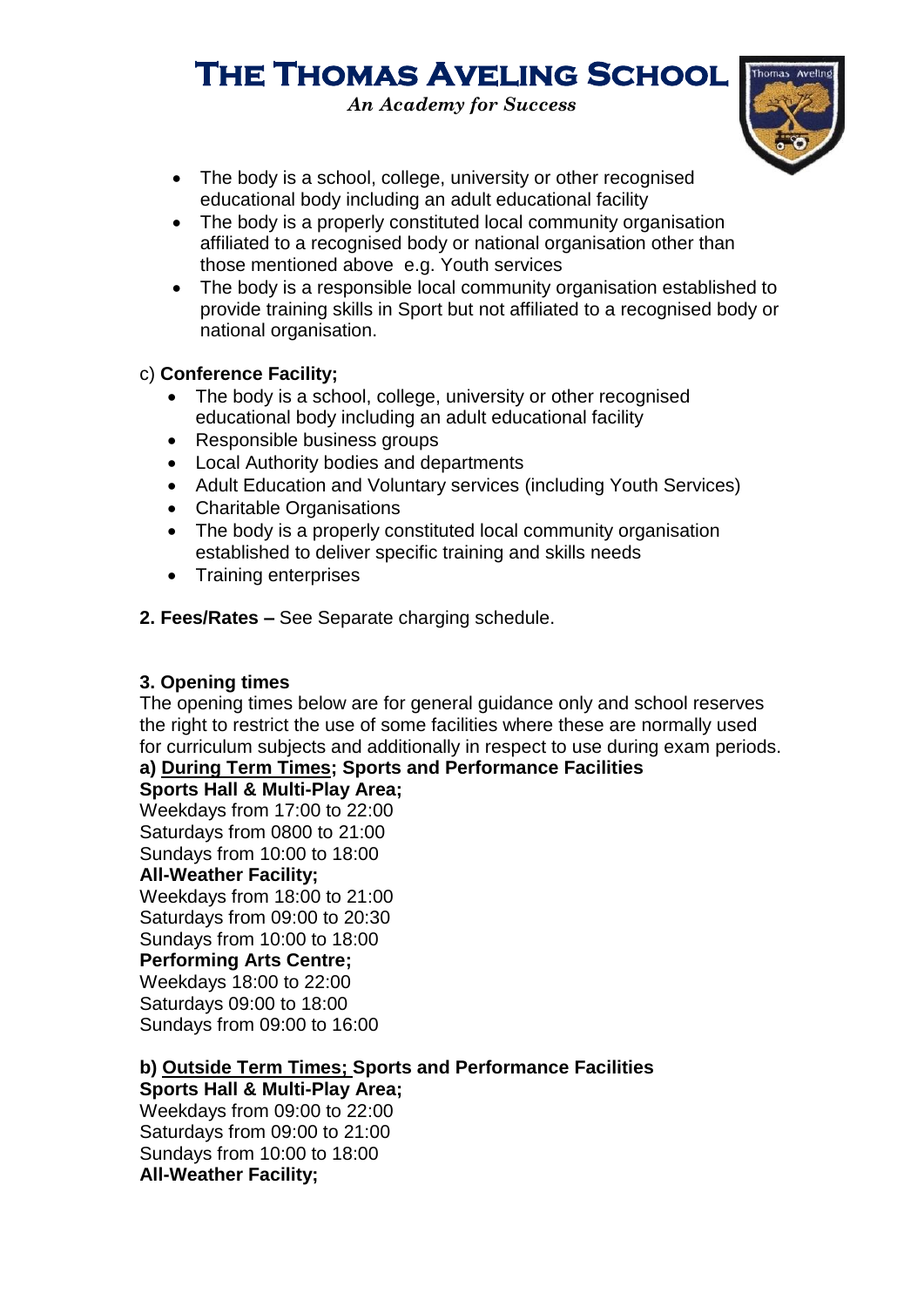*An Academy for Success*



Weekdays from 08:30 to 20:30 Saturdays from 09:00 to 20:30 Sundays from 10:00 to 18:00 **Performing Arts Centre;** Weekdays 09:00 to 22:00 Saturdays 09:00 to 18:00 Sundays from 09:00 to 16:00

Use of all other present site facilities will be according to availability after school requirements have been fulfilled – to enquire about availability please contact the school.

#### 4. **Available Facilities;**

Sports Hall Gym All-Weather Astro Pitch (International Hockey standard) – Not Floodlit Multi-Play (Floodlit) Performing arts Centre incorporating Drama and Dance Facilities Conference room Hall Teaching rooms Recording Studio 6 th Form and Diploma Centre – will be available after September 2009 **Note:** Other Facilities on site open for community use include Community Library presently operated by Medway Library services after school from

15:00 to 18:00 Mon-Fri and 10:00 to 16:00 Sat.

### **Appendix 1. Enquiry Letter**

Dear

Thank you for your recent enquiry regarding the booking of the hall at The Thomas Aveling School.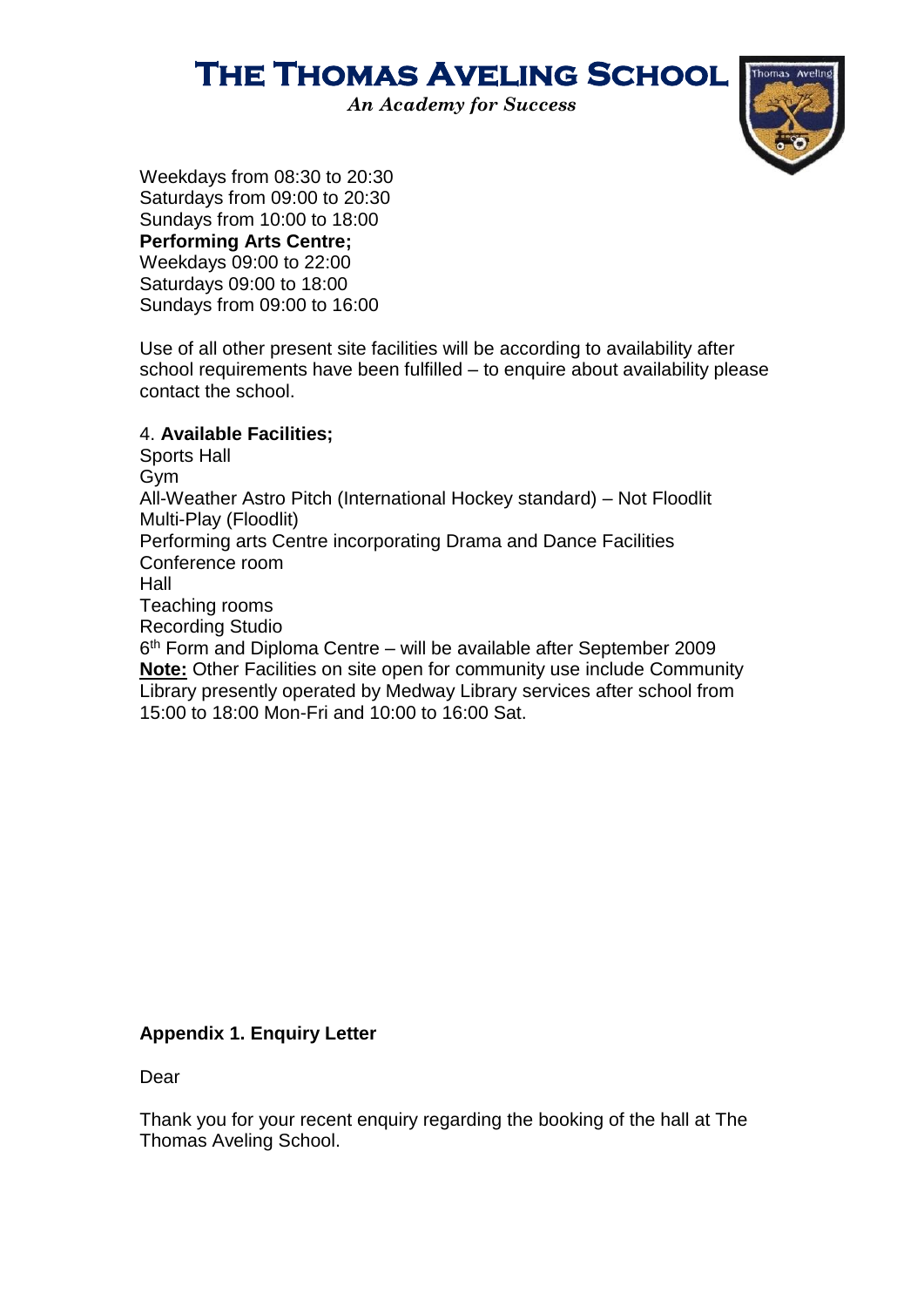*An Academy for Success*



I have enclosed a formal booking application form, which I would ask that you complete and return to me as soon as possible in order that I can confirm the dates you require are still available.

Should you require additional information or I can be of any further assistance please do not hesitate to contact me.

Yours sincerely

### **Appendix 2. Confirmation of Booking**

Dear

Thank you for returning the Letting Application Form. I can confirm that the dates you require are available and I have reserved the hall for you as follows:

### **Date Required**

**Time: From: To:**

Should you need any additional information please let me know. Yours sincerely

### **Appendix 3. Information for Users**

Before the start of your function please familiarise yourself and all parties attending site in connection with your hire of the facilities with the location of the following;

### 1. **Emergency Exits**

2. **Fire Alarms**. This is a non-residential school and so during evening functions you may be alone in your occupancy of the site and it is therefore vital that in the case of a fire the alarms are activated you evacuate the premises in accordance with the fire procedures and contact the duty member of the site team immediately

3. **Telephone** In case of an emergency the nearest telephones are located within the office or on reception. To obtain an outside line **dial 9** followed by the required number.

4. **First Aid** box which is located within the Office and Student services office.

The Site Manager is Mr John Bailey and can be contacted in an emergency out of school hours on mobile 07754 612009 Duty Site team staff are as follows;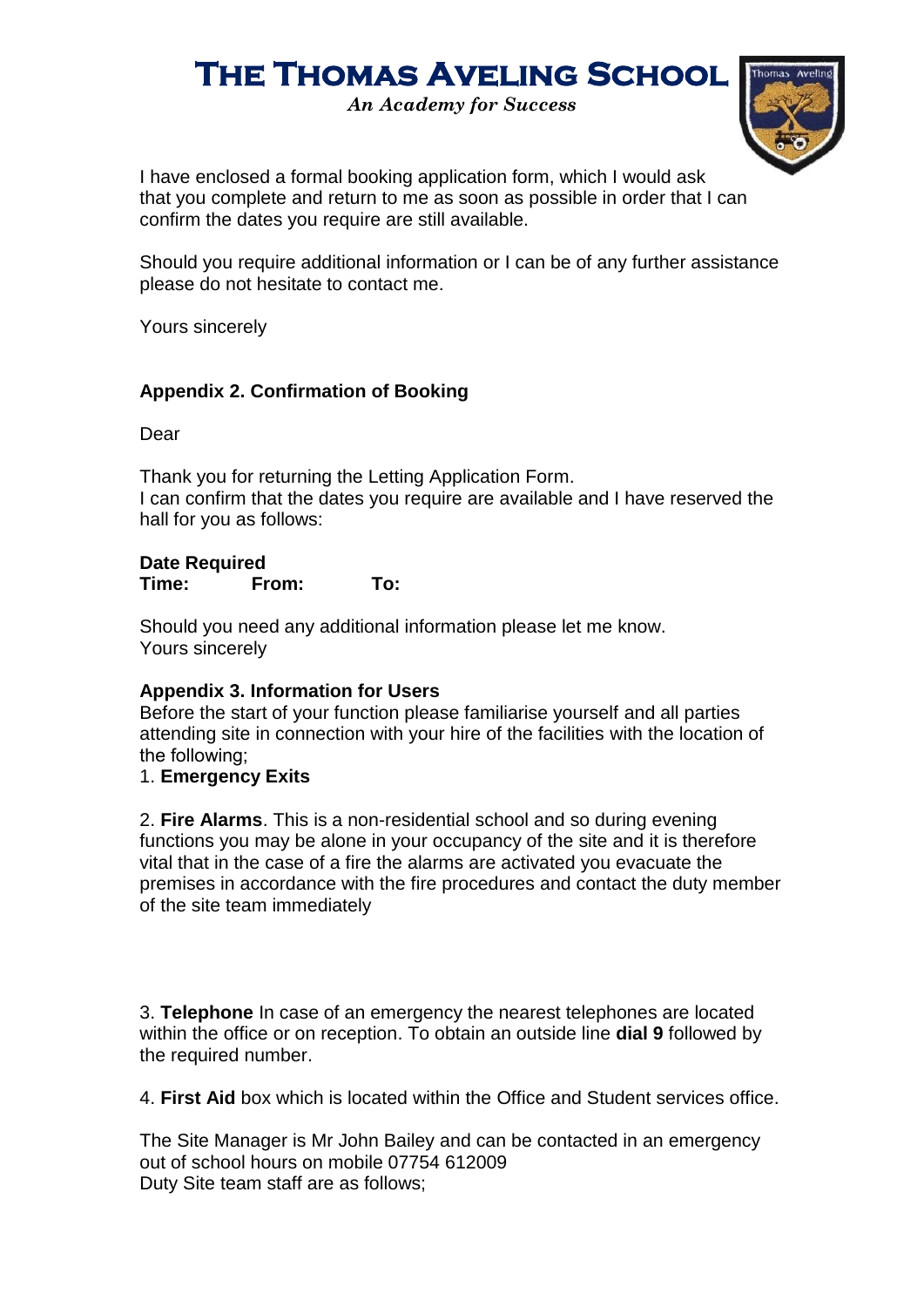*An Academy for Success*



John Warren (Senior Groundsman) 07875 045721 Shiela Seales (Site Team officer) 07888 721081

| <b>Appendix 4. LETTINGS APPLICATION FORM</b><br><b>Letting No:</b>                                                                                                                                          |
|-------------------------------------------------------------------------------------------------------------------------------------------------------------------------------------------------------------|
| Note to applicant: Before completing this form, please refer to the<br>attached conditions.                                                                                                                 |
| <b>PART 1 APPLICATION DETAILS</b> (To be completed by the applicant. Please<br>type or use ballpoint pen).<br><b>Facilities required</b>                                                                    |
| Purpose of Hire Day(s) of Week Dates required<br>From To<br><b>Times required</b>                                                                                                                           |
| From To<br>Name of applicant  Telephone No. (Office Hours)<br>I personally agree to be responsible for the fees charged in respect of this<br>letting and I will observe the regulations which I have read. |
|                                                                                                                                                                                                             |
| <b>PART 2 APPROVAL DETAILS</b> (to be completed at the establishment<br>concerned)                                                                                                                          |

I recommend that this application is: Approved/Not approved Comments: Signed ........................................ (Finance Officer) Date ........................................... Date Caretaker informed: ....................................... For WEEKEND USE ONLY complete the following: Will the Caretaker be required to be on active duty throughout the duration of the letting? V Yes/No

### **PART 3 FOR OFFICE USE ONLY**

**Basis of Charge** Accommodation Equipment Hourly Charge Weekly Charge Yearly Charge VAT at % Total **Total amount to pay £**

**Appendix 5. Vatable use of facilities** (for information only)

Please be aware that current UK legislation requires that VAT is charged upon lettings for sporting facilities that are booked for a period of less than ten consecutive weeks. In order to constitute a consecutive period of let, any